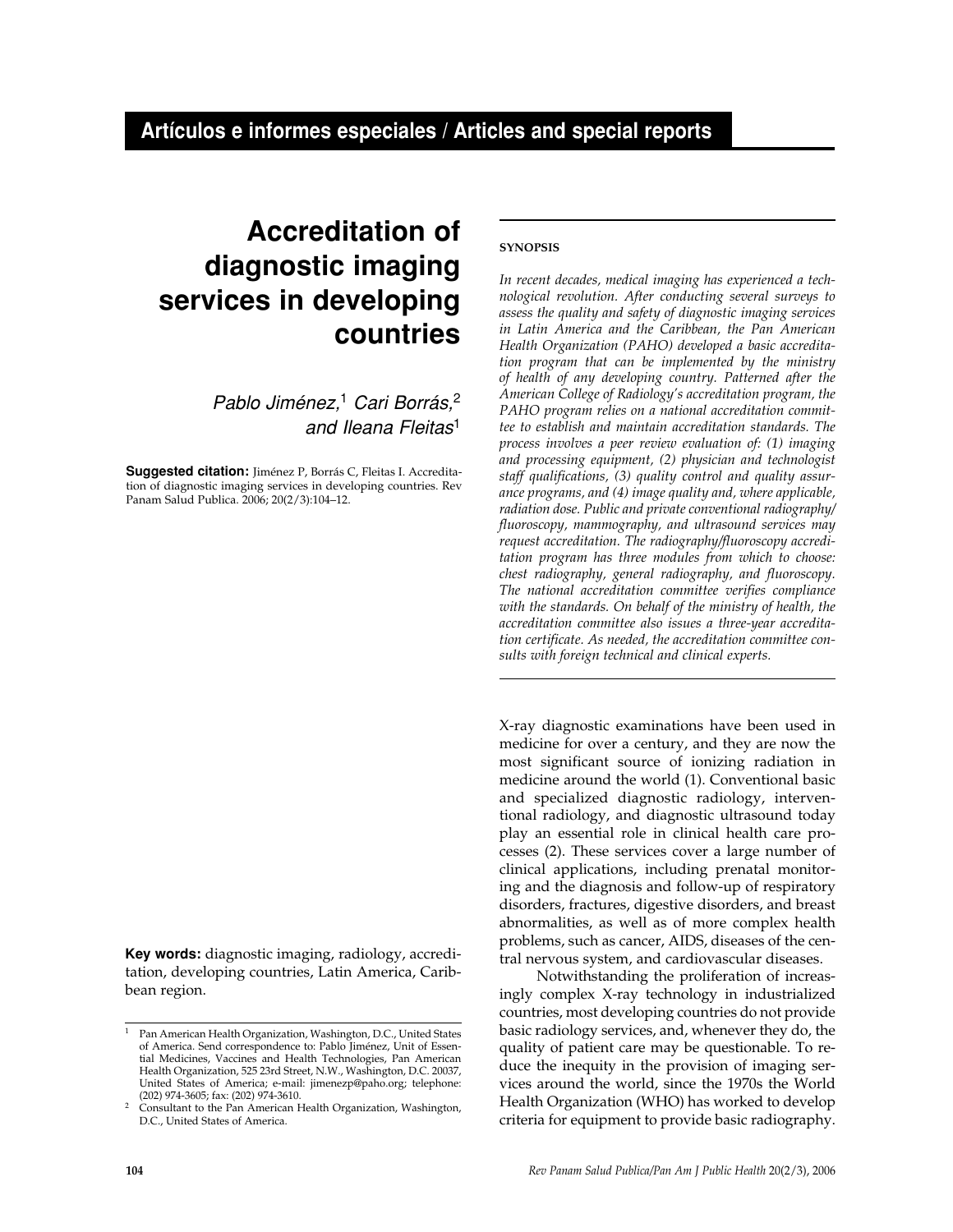The recommended X-ray unit is known as the World Health Imaging System for Radiography (WHIS-RAD) (3, 4). In the Region of the Americas, since the 1950s the Pan American Health Organization (PAHO) has addressed the problem of effectiveness and safety in radiology departments by performing national and Regionwide surveys and by implementing quality assurance and quality control programs (5–7). (The main objectives of a quality assurance (QA) program are to improve diagnostic accuracy without using unnecessary radiation, and to minimize costs. The specific tests required to ensure effective and safe equipment performance are usually referred to as quality control (QC) tests. Sometimes, the term "quality management," encompassing both QA and QC, is used.) Establishing a comprehensive quality assurance program in radiology departments that takes into account the principles established by WHO and PAHO is considered a requirement under the guidelines contained in the *International Basic Safety Standards for Protection against Ionizing Radiation and for the Safety of Radiation Sources* (8).

The effectiveness of diagnostic imaging services is greatly dependent on the quality of the health care provided. The existence of well-trained professionals, as well as the implementation of quality assurance programs, are essential for obtaining accurate diagnoses.

A recent PAHO assessment of imaging services in public and private hospitals in five Latin American countries revealed that very few services had implemented periodic quality control programs. The study also found that the clinical images in more than 30% of gastrointestinal tract exams and in more than 50% of lumbar spinal studies were of unacceptable quality. In the same study the accuracy of the radiological interpretation in mammography was found to depend on the experience of the physician reading the films.

Regardless of the limitations that developing countries face, they can benefit from accreditation programs if the programs are tailored to the country's specific circumstances, $3$  particularly the quantity and quality of human resources and the technology available in it. The customized standards should provide a real possibility for health care improvement in the specific country by addressing the needs of the community in which the imaging services are located.

The different needs of developing and industrialized countries could be met by a tiered system,

covering basic, intermediate, and advanced economies. This article presents a basic framework focused on less developed countries with basic economies. To this basic framework, each country could add further local legislative requirements or higher standards if required or requested.

While the clinical advantages of diagnostic imaging services are enormous, in practice these services could represent an unnecessary cost to the health care systems in the countries if the quality provided were unacceptable. An accreditation program represents a method for establishing and monitoring a set of quality standards (9, 10).

Although this article presents a framework based on the experience that PAHO medical physicists have acquired working in and with the countries of Latin America and the Caribbean, the proposed accreditation program could also be applied to any developing country in similar circumstances.

# **THE PROCESS OF DEVELOPING THE ACCREDITATION PROGRAM**

Having received requests for setting standards and establishing accreditation programs in several countries, the medical physicists of PAHO's radiological health program developed a procedure to assist ministries of health to assess, certify, and monitor accreditation programs for both public and private providers of diagnostic imaging services. The main goal was to improve diagnostic accuracy and safety.

If the ministry of health of a PAHO Member State requests guidance on establishing a diagnostic imaging accreditation program, PAHO's regional advisor on radiological health works with his or her counterparts in the PAHO/WHO office in that country and assesses the feasibility and appropriateness of the request. That assessment takes into account the organization of health services and the role of governmental and private organizations in the authorization, accreditation, and/or certification of medical practices. Following that step the PAHO medical physicists analyze the available information on the country's diagnostic imaging infrastructure, equipment, and personnel. An expert team composed of PAHO staff members and/or PAHO consultants (including at least one radiologist and one medical physicist) is available when needed to carry out a country visit to update and document the situation regarding imaging and processing equipment performance, personnel availability and qualifications, maintenance and quality assurance program implementation, and compliance with radiation safety standards. The PAHO team members also interview public and private providers of imaging services to assess the technical

Jiménez P, Borrás C, Fleitas I. Accreditation process of diagnostic imaging services in developing countries. International Federation for Medical and Biological Engineering (IFMBE) Proceedings. World Congress on Medical Physics and Biomedical Engineering; Sydney: World Congress on Medical Physics and Biomedical Engineering; 2003.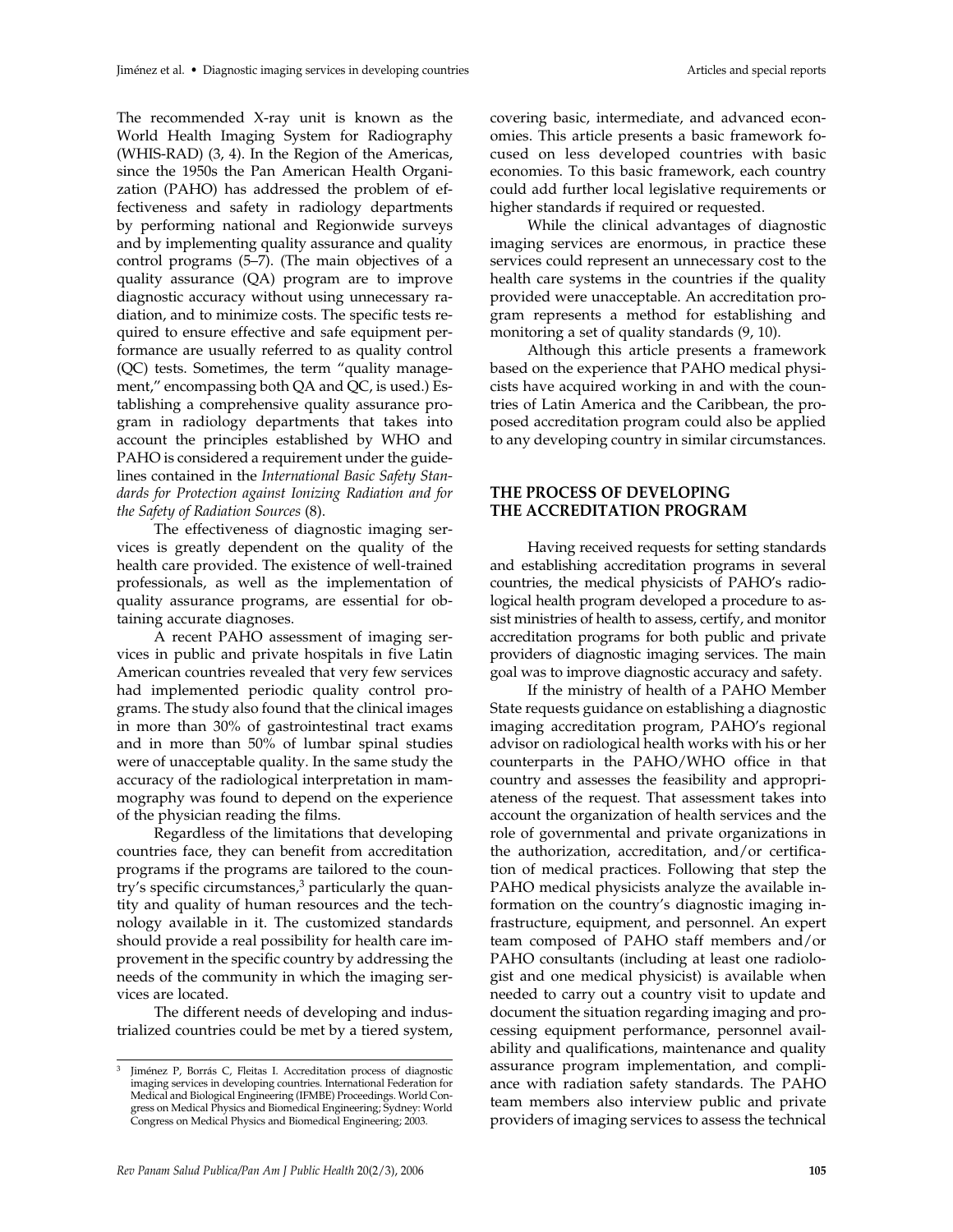and institutional environment in which the accreditation system is to be implemented.

This information is incorporated into the preparation of an accreditation program. The program needs to be country-specific, but it also needs to take into account the successes and failures of similar programs in industrialized countries.

# **Reviewing different options**

To develop a basic accreditation program, the accreditation processes of different organizations need to be reviewed.

The International Organization for Standardization (ISO) is a worldwide federation of national standards agencies that is responsible for preparing international standards. It works closely with the International Electrotechnical Commission (IEC), which is the leading organization that prepares and publishes international standards for all electrical, electronic, and related technologies. ISO 9000 defines the requirements that an organization must implement in order to demonstrate the effective operation of a quality management system, irrespective of its type, size, or services provided. Compliance with this standard allows an organization to demonstrate its ability to provide a service that meets customer requirements. ISO/IEC 17025 defines both a quality management system and the technical requirements for testing and/or calibration facilities. Unlike ISO 9000, the major emphasis of ISO/IEC 17025 is the determination of competence of personnel to produce reliable data and results for specific tests and/or procedures. ISO/IEC 17025 is a generic document that covers all testing and/or calibration types. Accreditation bodies issue guidance documents to expand and explain how the requirements, such as personnel qualifications, minimum infrastructure, and generic procedures, are applicable to any field. There have been some experiences (for example, in Australia and Spain) based on ISO/IEC 17025 with additional radiology-specific professional, technical, and administrative requirements incorporated into the relevant sections. However, there are no documented examples of such programs in developing countries.

The Joint Commission on Accreditation of Healthcare Organizations (JCAHO) is an independent nonprofit organization that evaluates and accredits more than 16 000 health care organizations and programs in the United States. JCAHO's standards address a health care organization's level of performance in key functional areas such as patient rights, patient treatment, and infection control. The JCAHO standards focus both on an organization's ability to provide safe, high-quality care and on its actual performance. The standards set forth perfor-

mance expectations for activities that affect the safety and quality of patient care. JCAHO develops its standards in consultation with health care experts, health care providers, measurement experts, equipment manufacturers, and consumers. Although this program is very useful for health organizations as providers, it is not considered appropriate for imaging services accreditation in developing countries. That is because JCAHO standards are oriented to organizational aspects affordable only by high-income countries rather than being focused on the diagnostic accuracy and radiation dose aspects that are essential for the quality of care provided by imaging services in lower-income countries.

The American College of Radiology (ACR), which has more than 30 000 members, is the principal organization of radiologists, radiation oncologists, and clinical imaging medical physicists in the United States. The ACR is a nonprofit professional society whose primary purposes are to advance the science of radiology, improve radiological services to patients throughout the United States, study the socioeconomic aspects of the practice of radiology, and encourage continuing education for radiologists, radiation oncologists, medical physicists, and persons practicing radiology in allied professional fields.

ACR's guidelines are an educational tool designed to assist practitioners in providing appropriate radiological care for patients (11). In delivering effective and safe medical care, it is expected that the practitioner will follow a reasonable course of action that is based on current knowledge, available resources, and the needs of the patient. Although ACR's standards are designed for the United States, they can be tailored to the needs of other countries, provided adjustments are made regarding personnel qualification requirements in countries where the quantity and quality of human resources are more limited than they are in the United States.

An example of an accreditation program that the PAHO radiological health program has proposed for a Latin American or Caribbean country is presented in the next section. The proposed program is based on the ACR program. That is because the medical physicists in the PAHO radiological health program considered that of all the accreditation processes that they reviewed, the ACR program best encompassed the managerial, clinical, and technical aspects that were essential for the success of the accreditation program. Furthermore, many radiologists in Latin America and the Caribbean are members of the ACR. They are thus familiar with the ACR technical guidelines, and they try to adhere to them.

The costs involved in developing and implementing an accreditation program will depend on the number and complexity of the imaging facilities in a particular nation. Before attempting to establish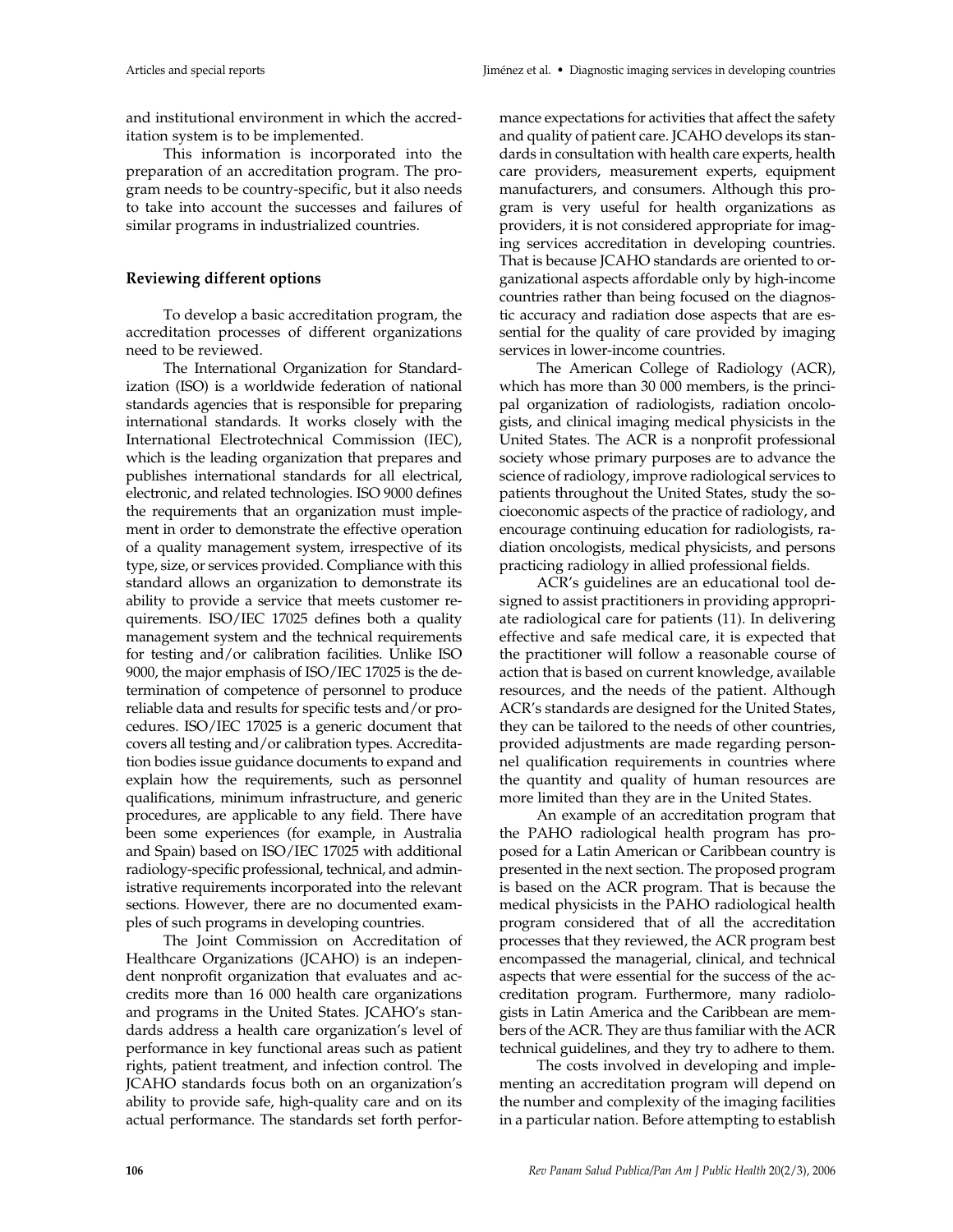the program, the ministry of health should prepare a careful budget and ensure program sustainability for at least five years. When trying to convince the government to provide the needed financial support, the ministry of health can provide data on erroneous diagnoses and their consequences in terms of early death, crippling morbidity, and other social and financial costs.

# **AN EXAMPLE OF AN ACCREDITATION PROGRAM**

## **General requirements for the accreditation process**

A typical accreditation program includes a peer review evaluation of: (1) radiography, fluoroscopy, mammography, and ultrasound imaging and processing equipment performance; (2) physician and technologist staff qualifications; (3) implementation of quality control and quality assurance programs; and (4) image quality assessment and, where applicable, radiation dose measurements. The program is implemented and monitored by a national accreditation committee established by the ministry of health. This committee is to be composed of national experts in the different disciplines involved in imaging services, but the ministry of health may also invite foreign technical and clinical experts to participate, as needed, through the technical cooperation provided by PAHO.

The accreditation committee will initiate the process by sending an application package to the facility in order to obtain information on the number and qualifications of radiologists and radiological technologists, type and extent of quality control and quality assurance programs, and such other requirements as access to the professional services of a qualified medical physicist. Detailed information will be requested on procedure workload, reporting mechanisms, number and characteristics of diagnostic imaging units, image receptors, and methods of patientimage archiving. Instructions regarding phantom and clinical image acquisition, as well as data sheets to be submitted to the accreditation committee with each image or study, will also be included. Image quality and dose assessments are an important part of the process. They will be evaluated using specially designed phantoms (optional for ultrasound) and thermoluminescent dosimeters. The facility must submit an image of the phantom and sets of normal clinical films. Both the phantom image and the clinical images will be scored by a review panel of experts appointed by the accreditation committee.

When all stages of the evaluation are completed, the accreditation committee will issue to the

lead interpreting physician of the health facility a final report that includes specific assessments and recommendations. The facility's original images will be returned along with this report. Facilities that satisfy all of the criteria will be awarded a three-year accreditation certificate by the accreditation committee, on behalf of the ministry of health, and will receive a unit decal for each approved diagnostic imaging unit. For units that are added after the accreditation has been granted, the facility is required to submit technical specifications for the unit and a copy of a medical physicist's equipment evaluation report. The accreditation committee will then request additional testing materials from the new unit. If a diagnostic modality is added to any unit, the facility is also required to notify the accreditation committee, and additional images may be required from that unit.

When facilities do not meet the accreditation criteria, the committee will make specific recommendations for improvements. These recommendations provide guidance so that a facility can meet the criteria after corrective action and reapplication. A facility that fails to satisfy the image evaluation criteria will only be required to resubmit those items that were deficient, e.g., phantom images or clinical images.

To verify that accredited facilities maintain consistent quality during the three-year accreditation period, random on-site surveys and random mail-in film checks may also be performed at any time during the accreditation period. These spot checks offer an excellent opportunity for a positive educational exchange with experts in the field. They also provide validation of the submitted information. Any facility chosen for an on-site survey will be notified in advance. The survey team will be appointed by the accreditation committee. During this survey, the site visit team will review the quality assurance program, review policies and procedures, review personnel qualifications, review the facility's clinical images and reports, and work with the facility's staff to acquire and evaluate a phantom image, along with a dose assessment of the X-ray unit.

To be eligible for accreditation, all of the facility's imaging units covered by this accreditation program must meet the performance and specification criteria included in the applicable standards of the IEC and the ISO, or the equivalent national standards. Facilities must also comply with the requirements of the *International Basic Safety Standards for Protection against Ionizing Radiation and for the Safety of Radiation Sources* (8).

A quality assurance (QA) program should be in place. As stated by the WHO (2), quality assurance in diagnostic radiology is: "All those planned and systematic actions necessary to provide adequate confidence that a structure, system, or com-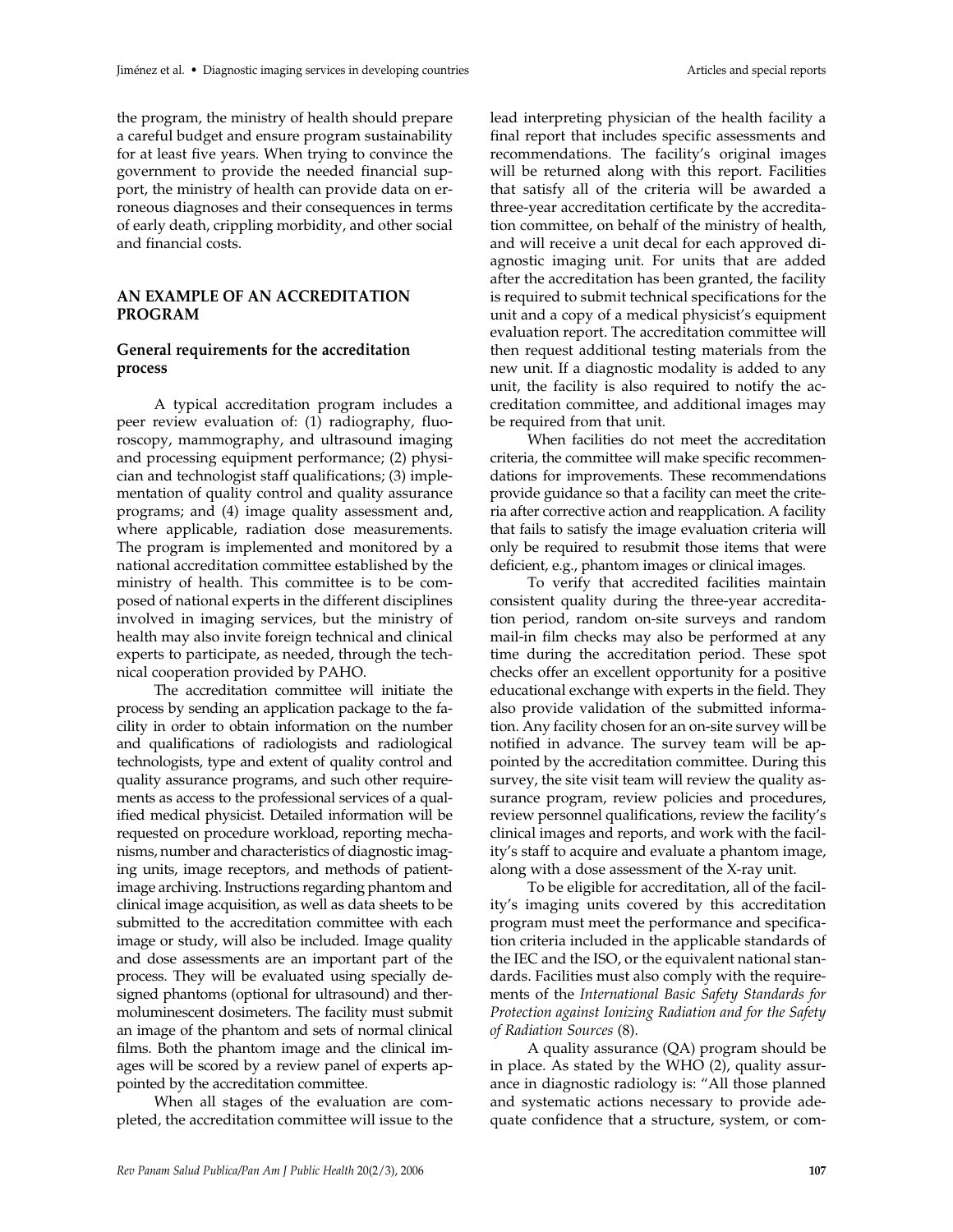ponent will perform satisfactorily in service. Satisfactory performance in service implies the optimum quality of the entire diagnostic process, i.e., the consistent production of adequate diagnostic information, with the minimum exposure of both patients and personnel." The QA program should be supervised by a medical physicist or by a supervising radiologist or physician, who may appoint an appropriate designee to oversee the program. There must be program documentation that describes the goals of the QA program, the responsibilities involved, and the corrective actions that the facility will take if a problem is documented.

In order to verify that each facility maintains consistent quality during its three-year accreditation period, the accreditation committee will mail each accredited facility an annual update package to complete and return. As part of this annual update, accredited facilities are required to submit: (1) a recent medical physicist's annual report summary for each unit that includes quality control (QC) tests of the units and, where applicable, radiation dose measurements, and (2) an update of the health facility application data, with, for example, information on address changes or personnel changes. The medical physicist's annual report shall include: measurements of the physical parameters of the radiation generators, imaging devices, and irradiation installations; verification of the appropriate physical and clinical factors used in patient diagnosis; written records of relevant procedures and results; and verification of the appropriate calibration and conditions of operation of dosimetry and monitoring equipment (8).

# **Specific requirements for radiography/ fluoroscopy**

The radiography/fluoroscopy accreditation program has three modules from which to choose: chest radiography, general radiography, and fluoroscopy. A facility may apply for all three modules or for any combination of the three modules. Facilities must accredit all radiographic and fluoroscopic rooms used to provide these services.

Facilities must submit phantom images from each radiographic unit/image receptor combination and from each fluoroscopic film spot device, as well as clinical images from normal chest, cervical spine, abdomen, elbow, and double-contrast barium enema examinations. In addition, a copy of a medical physicist's report for each general radiography and fluoroscopy unit must be provided.

The accreditation committee requires that a lead interpreting physician be identified by the facility. General radiography may be performed

| TABLE 1. Radiography/fluoroscopy quality control tests |  |
|--------------------------------------------------------|--|
| and their minimum frequency                            |  |

| Test                                                | Minimum<br>frequency |
|-----------------------------------------------------|----------------------|
| Technologist tests                                  |                      |
| Darkroom cleanliness                                | Weekly               |
| Processor quality control                           | Daily                |
| Phantom images                                      | Quarterly            |
| Screen cleanliness                                  | As needed,           |
|                                                     | or annually          |
| Viewboxes and viewing conditions                    | Quarterly            |
| Visual checklist                                    | Monthly              |
| Repeat analysis                                     | Quarterly            |
| Analysis of fixer retention in film                 | Semiannually         |
| Darkroom fog                                        | Semiannually         |
| Screen-film contact                                 | Annually             |
| Medical physicist tests                             |                      |
| Collimation assessment                              | Annually             |
| Evaluation of system resolution                     | Annually             |
| AEC system performance <sup>a, b</sup>              | Annually             |
| Uniformity of screen speed <sup>b</sup>             | Annually             |
| Artifact evaluation                                 | Annually             |
| Phantom image quality evaluation                    | Annually             |
| High-contrast resolution <sup>c</sup>               | Annually             |
| Timer accuracy <sup>b</sup>                         | Annually             |
| kVp accuracy and reproducibility                    | Annually             |
| Linearity of air kerma (exposure)                   |                      |
| with mA and mAs                                     | Annually             |
| Exposure reproducibility and beam                   |                      |
| quantity (mR/mAs)                                   | Annually             |
| Beam quality assessment (HVL) <sup>d</sup>          | Annually             |
| Entrance skin air kerma (exposure) <sup>e</sup>     | Annually             |
| Review of technologist QC program                   |                      |
| and OC tests <sup>f</sup>                           | Annually             |
| $2\Delta E\cap \Delta$ automotic experience control |                      |

**AEC = automatic exposure control.** 

**b** Where applicable.

<sup>c</sup> At image intensifier input plane in fluoroscopy.

 $d$  HVL = half value layer.

<sup>e</sup> For spot film mode and air kerma (exposure) rate for fluoroscopic mode.

 $f$  QC = quality control.

without a physician in attendance. The accreditation committee may decide that adequate supervision can be maintained in off-site facilities through professional feedback at least quarterly. Review should include clinical image quality and quality assurance procedures, all quality control documentation, and a determination that safe operating procedures are used. The facility should maintain a log of these interactions, signed by the radiologist. The accreditation committee may ask to review this log at any time.

Each facility seeking accreditation must have access to a qualified medical physicist, an individual who is competent to practice independently in one or more of the subfields in medical physics, according to the accreditation committee. The qualified medical physicist must be available at the facility for the annual report, and must review, interpret, and approve all data measurements indicated in Table 1.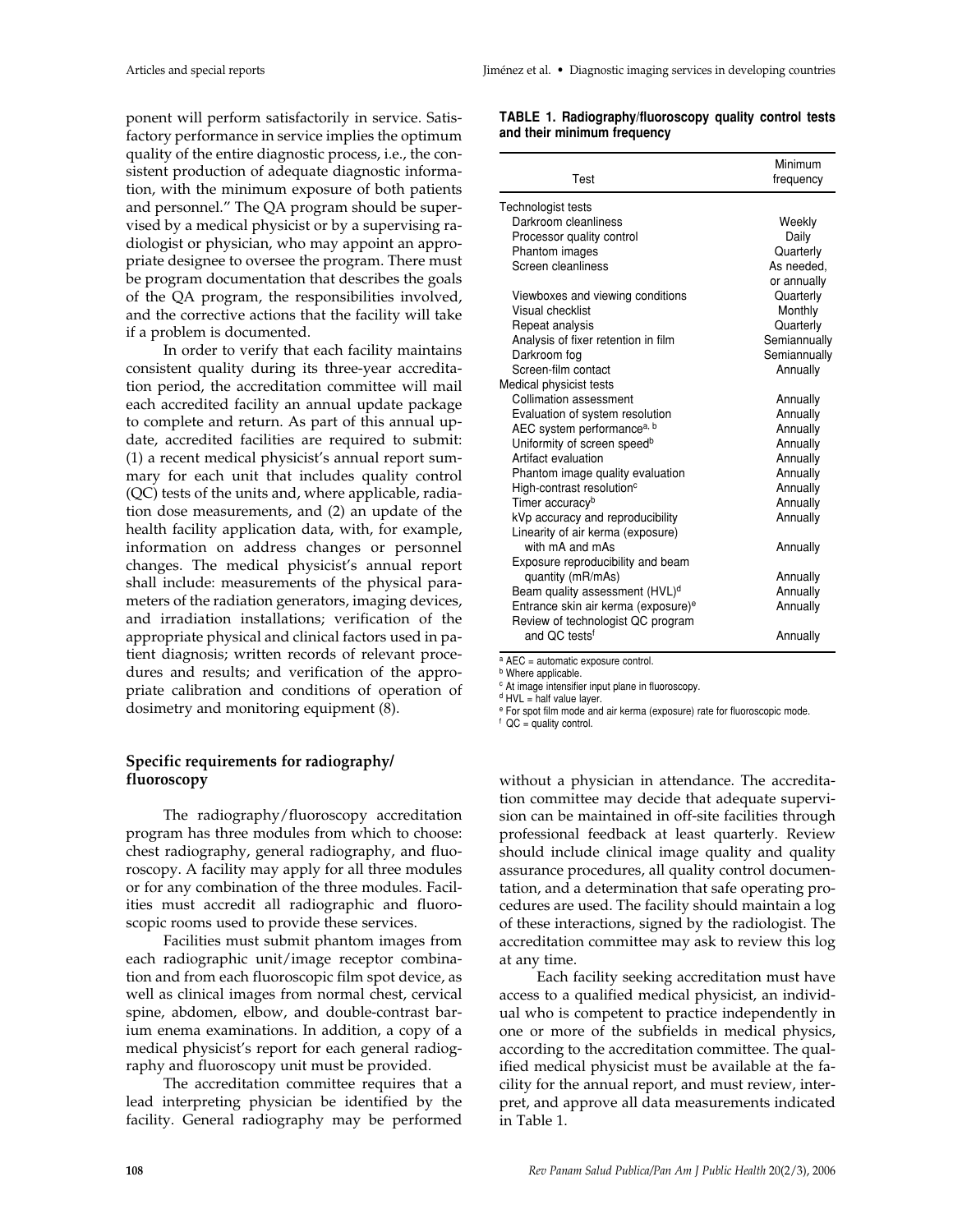**Qualifications for physicians.** To specifically address the need for high-quality radiology, the physicians supervising and/or interpreting conventional radiological examinations shall be required to meet all the following minimum criteria:

- 1. Shall be licensed to practice medicine, and either: (a) be certified in radiology or diagnostic radiology by a national medical board (usually established by the ministry of health), and be approved by the accreditation committee or (b) shall have a minimum of six months of documented formal dedicated training in the interpretation and formal reporting of at least 1 000 general radiographs, including patients of all ages, in a residency program approved by the accreditation committee; the program should include specific radiographic training pertinent to all body areas of which the physicians intend to interpret radiographic studies.
- 2. Shall have documented training in the physics of diagnostic radiography with respect to the equipment needed to safely produce such images. This should encompass physical principles of general radiography, film-screen combinations, conventional image processing, and, where applicable, digital image processing.
- 3. Shall have documented training in the principles of radiation protection, including instruction in radiation monitoring requirements and the hazards of radiation exposure for both patients and radiological personnel.
- 4. Shall have an understanding of other medical imaging modalities (fluoroscopy, computed tomography, ultrasound, magnetic resonance imaging, nuclear medicine, etc.) and their value relative to general radiography in order to best evaluate the patient's clinical symptoms.
- 5. If interpreting chest radiographs (and/or pediatric chest radiographs), shall have a minimum of three months documented formal training in the interpretation and formal reporting of chest radiography (and/or pediatric radiology) in a residency program approved by the accreditation committee. Such training may have taken place during the six months of other instruction in general radiography.
- 6. If performing and/or interpreting fluoroscopic radiographs**,** shall have a minimum of six months documented formal training in the interpretation and formal reporting of fluoroscopic procedures (noninvasive chest and gastrointestinal contrast studies) in a residency program approved by the accreditation committee. The program should include specific gastrointestinal training. Such training may have taken place during the six months of other instruction in general radiography.

A minimum of 200 radiographic examinations per year is recommended in order to maintain an appropriate level of expertise. If the facility performs fluoroscopy (noninvasive chest and gastrointestinal contrast studies), the performance of a minimum of 50 fluoroscopic examinations per year per physician is recommended, but not required, in order to maintain an appropriate level of expertise. If the accreditation committee finds that there are too few examinations to fulfill these recommendations, the committee will assess the situation, and may deny accreditation.

**Qualifications for the radiographer or radiological technologist**. The radiographer or radiological technologist must possess a degree from a program approved by the accreditation committee. The program should include a minimum of 2 000 hours of experience. It is recommended that the radiographer or radiological technologist participate in continuing education activities that include general radiography and quality control on a periodic basis, the frequency of which is to be determined by the complexity of the imaging exams to be performed.

**Quality control**. For the radiography/fluoroscopy portion of the accreditation program, each health care facility is required to submit documentation on what quality control tests are being performed, and their frequency. Table 1 shows recommended quality control tests and the minimum frequencies for them. A medical physicist must test the unit's performance at installation and at least annually thereafter.

To assess the technical performance under clinical situations of all equipment to which this accreditation program applies, the Radiography/ Fluoroscopy Accreditation Phantom from the ACR is recommended.

**Clinical images**. It is not necessary to submit clinical images from every fixed radiographic unit, although phantom images must be taken from every radiographic unit. However, the radiographic unit that performs a particular imaging study most frequently should be the one from which clinical images are obtained. Sites cannot submit images performed on models or volunteers. The images to be submitted once per facility are shown in Table 2.

### **Specific requirements for mammography**

The accreditation committee requires that a lead interpreting physician be identified by the mammography facility. Screening mammography may be performed without a physician in attendance. The accreditation committee may decide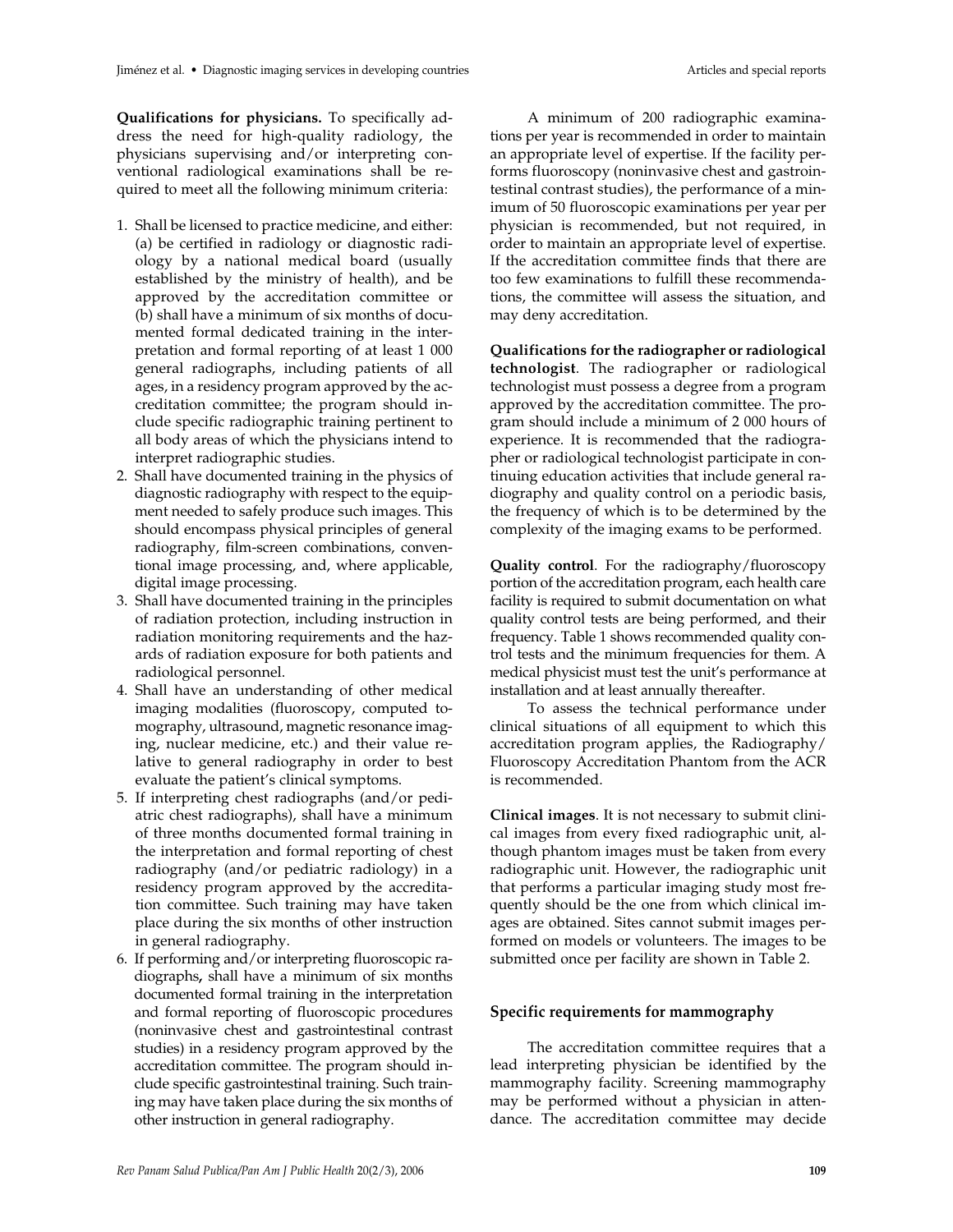| Chest module                                                                                                                                | General radiography module                                                            | Fluoroscopy module                                                                                           |
|---------------------------------------------------------------------------------------------------------------------------------------------|---------------------------------------------------------------------------------------|--------------------------------------------------------------------------------------------------------------|
| • PA <sup>a</sup> and lateral chest on small patient<br>$(AP^b \leq 16$ cm)<br>• PA and lateral chest on large patient<br>$(AP \geq 23$ cm) | • One elbow exam<br>• One abdomen exam (AP $\geq$ 25 cm)<br>• One cervical-spine exam | • One double-contrast barium enema<br>OR (for pediatric-only facilities) one<br>single-contrast barium enema |

**TABLE 2. Clinical images needed to be submitted to the accreditation committee in order to obtain accreditation for radiography/fluoroscopy modalities** 

<sup>a</sup> PA = posteroanterior.

**b** AP = anteroposterior.

that adequate supervision can be maintained in offsite facilities through professional feedback, at least quarterly, by physicians qualified in mammography. Review should include clinical image quality and quality assurance procedures, all quality control documentation, and a determination that safe operating procedures are used. The facility should maintain a log of these activities, signed by the radiologist. The accreditation committee may ask to review this log at any time.

Each facility must establish and maintain a mammography medical outcomes audit program to follow up positive mammography assessments and to correlate pathology results with the interpreting physician's findings.

**Physician qualifications**. To specifically address the need for high-quality mammography, the physicians supervising and/or interpreting mammograms shall be required to meet all of the following minimum criteria:

- 1. Shall be licensed to practice medicine, and either: (a) be certified in radiology or diagnostic radiology by a national medical board (usually established by the ministry of health), and be approved by the accreditation committee, or (b) shall have at least three months documented training in mammography interpretation, radiation physics, radiation effects, and radiation protection.
- 2. Have 40 hours of training in mammography, at least 15 of which must have been acquired in the three years immediately prior to the physician's practicing mammography.
- 3. Have interpreted mammograms from exams of 100 patients within the 12 months immediately prior to the physician's qualifying date for mammography.
- 4. Have received at least eight hours of training in any new mammographic modality for which the interpreting physician has not been trained, before he/she can begin using that modality.

**Technologist qualifications**. The radiographer or the radiological technologist must possess a degree from a program approved by the accreditation

committee and have at least 40 hours of documented training in mammography, including:

- 1. training in breast anatomy and physiology, positioning and compression, quality assurance/ quality control techniques, and imaging of patients with breast implants
- 2. performance of a minimum of 25 mammography examinations under direct supervision of an appropriate qualified individual
- 3. at least 8 hours of training in using a mammographic modality before beginning to use that modality independently

It is recommended that continuing education activities be performed that include mammography exams and quality control.

**Quality control**. A medical physicist must perform an equipment evaluation of the mammography unit and film processor at installation, and write a complete report at least annually. In addition, a medical physicist must conduct an equipment evaluation when a unit or processor is disassembled and reassembled at the same or a new location, or after major components are changed or repaired. All problems must be corrected before the new or changed equipment is put into service for examinations or film processing.

Mammography quality control tests and their minimum frequency are given in Table 3 (12).

**Clinical images**. The facility must submit two sets of negative clinical images (one from a patient with fatty breasts and one from a patient with dense breasts), which will be scored by a review panel of experts in mammography interpretation appointed by the accreditation committee. Each set of four clinical images must consist of a craniocaudal view and a mediolateral oblique view of each of the breasts. The parameters that will be scored on the clinical images include positioning, compression, exposure level, sharpness, contrast, noise, exam identification, and artifacts. Clinical images should be examples of the facility's best work, and they will be judged accordingly by the review panel.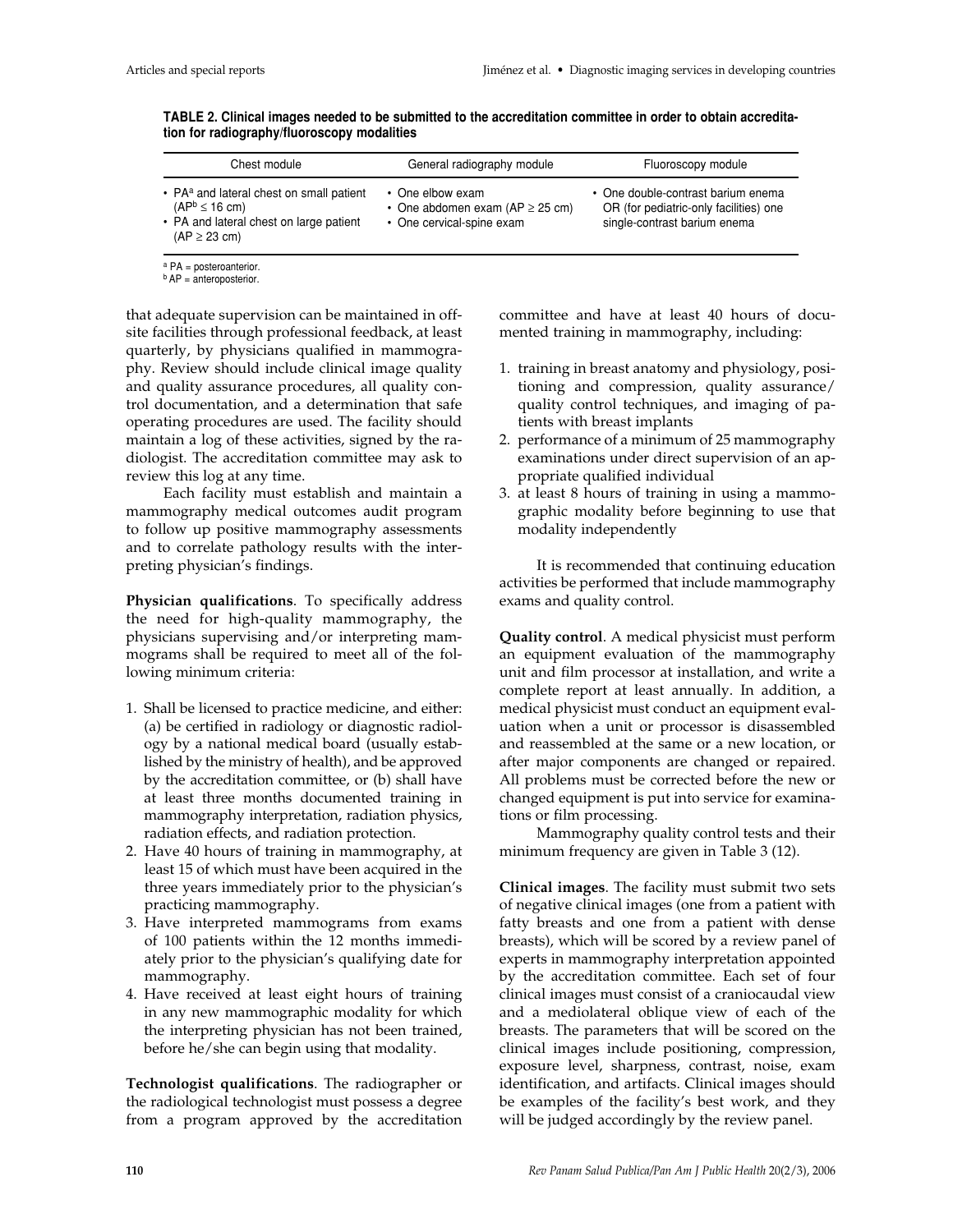#### **TABLE 3. Mammography quality control tests and their minimum frequency**

| Test                                                      | Minimum<br>frequency |  |
|-----------------------------------------------------------|----------------------|--|
| Technologist tests                                        |                      |  |
| Darkroom cleanliness                                      | Daily                |  |
| Processor quality control                                 | Daily                |  |
| Mobile unit OC <sup>a</sup>                               | Daily                |  |
| Screen cleanliness                                        | Weekly               |  |
| Viewboxes and viewing conditions                          | Weekly               |  |
| Phantom images                                            | Weekly               |  |
| Visual checklist                                          | Monthly              |  |
| Repeat analysis                                           | Quarterly            |  |
| Analysis of fixer retention in film                       | Quarterly            |  |
| Darkroom fog                                              | Semiannually         |  |
| Screen-film contact                                       | Semiannually         |  |
| Compression                                               | Semiannually         |  |
| Medical physicist tests                                   |                      |  |
| Mammographic unit assembly evaluation                     | Annually             |  |
| Collimation assessment                                    | Annually             |  |
| Evaluation of system resolution                           | Annually             |  |
| AEC system performance <sup>b</sup>                       | Annually             |  |
| Uniformity of screen speed<br>Artifact evaluation         | Annually             |  |
|                                                           | Annually             |  |
| Image quality evaluation                                  | Annually             |  |
| kVp accuracy and reproducibility                          | Annually             |  |
| Beam quality assessment                                   | Annually             |  |
| Breast exposure and AEC reproducibility                   | Annually             |  |
| Average glandular dose                                    | Annually             |  |
| Radiation output rate<br>Measurement of viewbox luminance | Annually             |  |
| and room illuminance                                      |                      |  |
|                                                           | Annually             |  |

 $a$  QC = quality control.

**b** AEC = automatic exposure control.

### **Specific requirements for ultrasound**

The ultrasound accreditation program has four modules from which to choose: (1) obstetrical, (2) gynecological, (3) vascular, and (4) general. The general module includes upper abdominal ultrasound, female pelvis ultrasound, renal/urinary ultrasound, small parts, transrectal/prostate ultrasound, and pediatric neurosonology. A facility may apply for all four modules or for any combination of them.

Each facility seeking accreditation of ultrasound services should submit clinical images and physicians' reports to the accreditation committee. In addition, for each unit, a summary of an annual performance evaluation test should be enclosed. This summary should document the results from testing the transducers that are used for the most frequent examination(s) at the facility.

Physician reports are requested for all examinations in order to confirm the date of examination and the type of examination performed. For vascular work, where appropriate, the reports must contain results from noninvasive pressure testing, obtained either from the referral source or from actual testing performed at the site of practice. It is desirable for normal lab values for velocity measurements to appear at the bottom of reports, as a reference; this is especially helpful with carotid examinations.

**Personnel qualifications.** The physicians supervising and/or interpreting ultrasound examinations shall be required to show evidence of training in ultrasound in a program approved by the accreditation committee. Sonographers should be certified by a program approved by the accreditation committee. Continuing educational activities are recommended for both the physician and the sonographer.

**Quality control**. Routine quality control (QC) testing of the ultrasound equipment must occur regularly; a minimum requirement is annually. The same tests must be performed during each testing period so that changes can be monitored over time, and effective corrective actions taken.

For ultrasound units operating in gray-scale imaging mode, the QC program must evaluate at least the following parameters: system sensitivity and/or penetration capability, image uniformity, photography and other hard-copy recording, and assurance of electrical and mechanical safety. A low-contrast object detectability test is optional. These parameters may be assessed using commercially available phantoms. Using a phantom test object will be helpful in responding to questions about low-contrast detectability in the quality control part of the application. However, the use of a phantom test object is optional. In addition, it is recommended that users verify vertical and horizontal distance measurement accuracy when a QC program for an ultrasound unit is initiated.

On an ongoing basis, tests should be done using two probes commonly used with any unit employing more than one transducer. It is recommended that the transducers be of different scan types. One can be a linear (or curvilinear) array, and the other a sector (mechanical, phased, or vector) transducer.

**Clinical images**. Original ultrasound films (transparencies only) or near-original-quality copies will be accepted. Normal examinations are requested. For vascular exams, both normal and abnormal exams are required. Diagnostic physiologic and anatomic findings (especially for examinations containing abnormal findings) must be contained in the accompanying physician report. All views of an ultrasound examination must be from an examination performed on the same patient.

Clinical images will be evaluated on an objective scoring system approved by the accreditation committee.